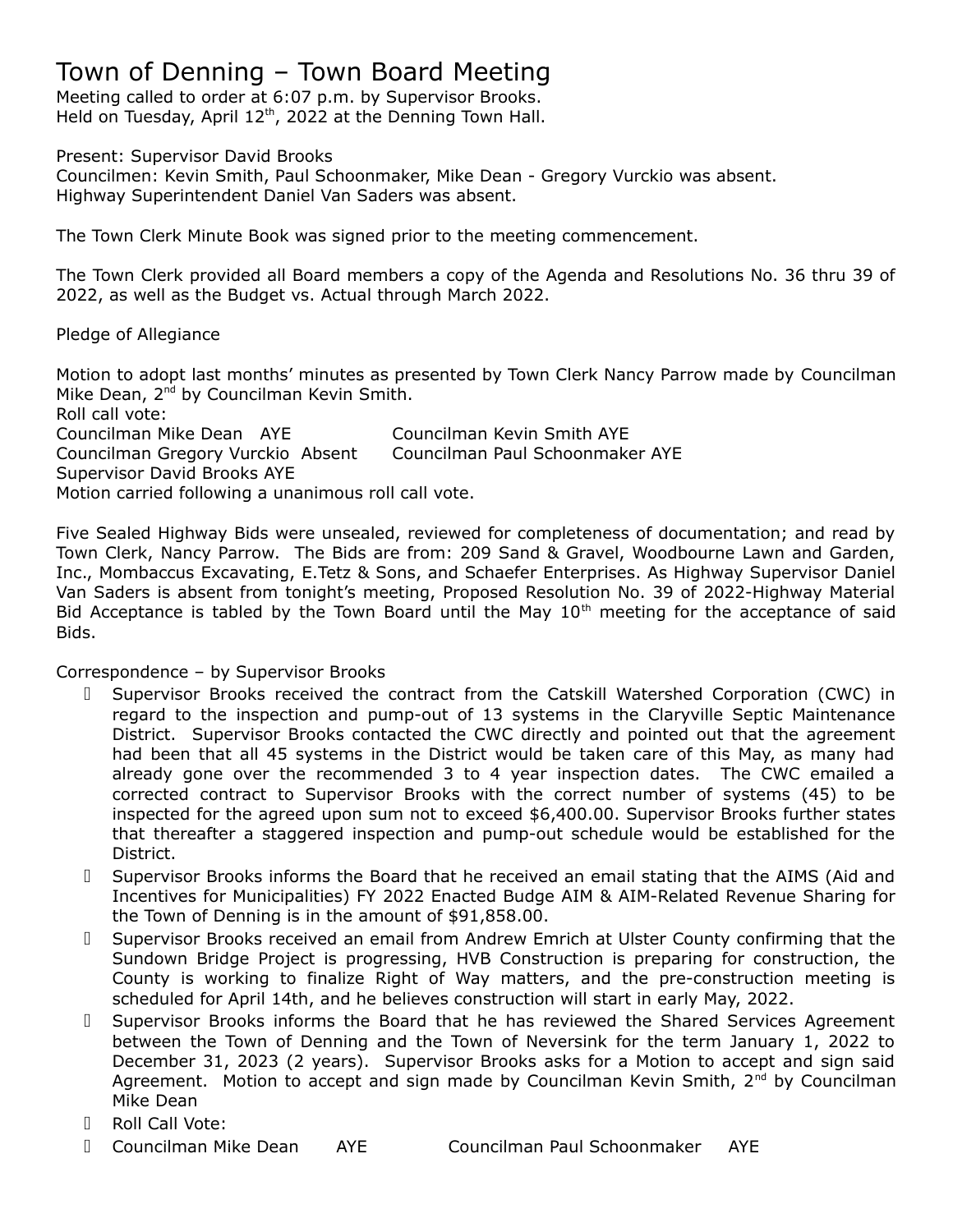- ⮚ Supervisor David Brooks AYE
- ⮚ Motion carried following a unanimous roll call vote.

Highway Report: by Supervisor Brooks in the absence of Highway Superintendent Van Saders Supervisor Brooks reports:

- ⮚ Quotes are coming in on the proposed new truck. International approximately \$125,000.00 Mac approximately \$194,000.00. No estimate yet from Freightliner. Supervisor Brooks reminds the Board that the plow, sander and additional equipment will add approximately \$100,000.00 or more to that amount. We have been informed that if/when the truck is ordered it will be over a year until it is received. All companies are backed up due to current circumstances. Kenworth was discussed, but due to its double frame it is not optimal. The truck will require a heavier front end to accommodate the plow and wing weight.
- ⮚ No blacktop bids received. A brief discussion regarding cost and possible delivery surcharges follows.
- ⮚ Road sweeping in Town has been ongoing on all Town Roads with the warmer temperatures and rainy weather. Everything is looking good.
- ⮚ The Freightliner and the Ford-550 are in the shop waiting on parts. Discussion follows regarding the cost and availability of parts and delays in service.
- ⮚ Foamco is scheduled to come Thursday May 14th to estimate repairs regarding the rodent (racoons) issue at the Highway breakroom. Closed cell foam will be used.
- ⮚ The remainder of the camera system will be installed this Friday, April 15th at the Highway Garage and R&R Center complex.

Planning Board Report - by Liaison, Councilman Kevin Smith

Councilman Smith reports:

- ⮚ The Russian Mule Brewery was awarded a permanent and non-transferrable permit of operation.
- ⮚ The Planning Board is now going to refer any questions regarding the summer music at the Russian Mule Brewery and Event Center to the Town Board.
- ⮚ Planning Board Chairman Joe Sibiga has invited Ken Kobayashi to the April Planning Board Meeting to advise the Board of present project status.
- ⮚ There was no appearance and no information regarding the Rudolph Farm property at the March meeting.

Highway Pre-Pay Vouchers presented by Supervisor Brooks. (see Warrant #4 Pre-Pay, voucher #'s 9-13)

| Health Care Reimbursement Acct | $4PP-9$ | $D$ A90608 $\cdot$ Health Ins.     | $-5,000.00$  |
|--------------------------------|---------|------------------------------------|--------------|
| MVP Health Care, Inc.          | 4PP-10  | DA90608 · Health Ins.              | $-10,595.68$ |
| Trust & Agency Account - FICA  | 4PP-11  | DA90308 · Social Security/Medicare | $-1,129.82$  |
| Trust & Agency Account - FICA  | 4PP-12  | DA90308 · Social Security/Medicare | $-1,069.48$  |
| Trust & Agency Account - FICA  | 4PP-13  | DA90308 · Social Security/Medicare | $-889.07$    |
|                                |         | <b>Grand Total</b>                 | $-18,684.05$ |

Highway Vouchers presented by Supervisor Brooks. (see Warrant  $#4$ , voucher  $#^{\prime}$ s 30-47)

| American Rock Salt Company LLC | -30  | DA51424 · Snow Removal-Contractual | -6,454.00 |
|--------------------------------|------|------------------------------------|-----------|
| Bottini Fuel Corporation       | -31- | DA51424 · Snow Removal-Contractual | -3,562.85 |
| Buddenhagen's Ford             |      | DA51304 · Machinery Contr          | -765.03   |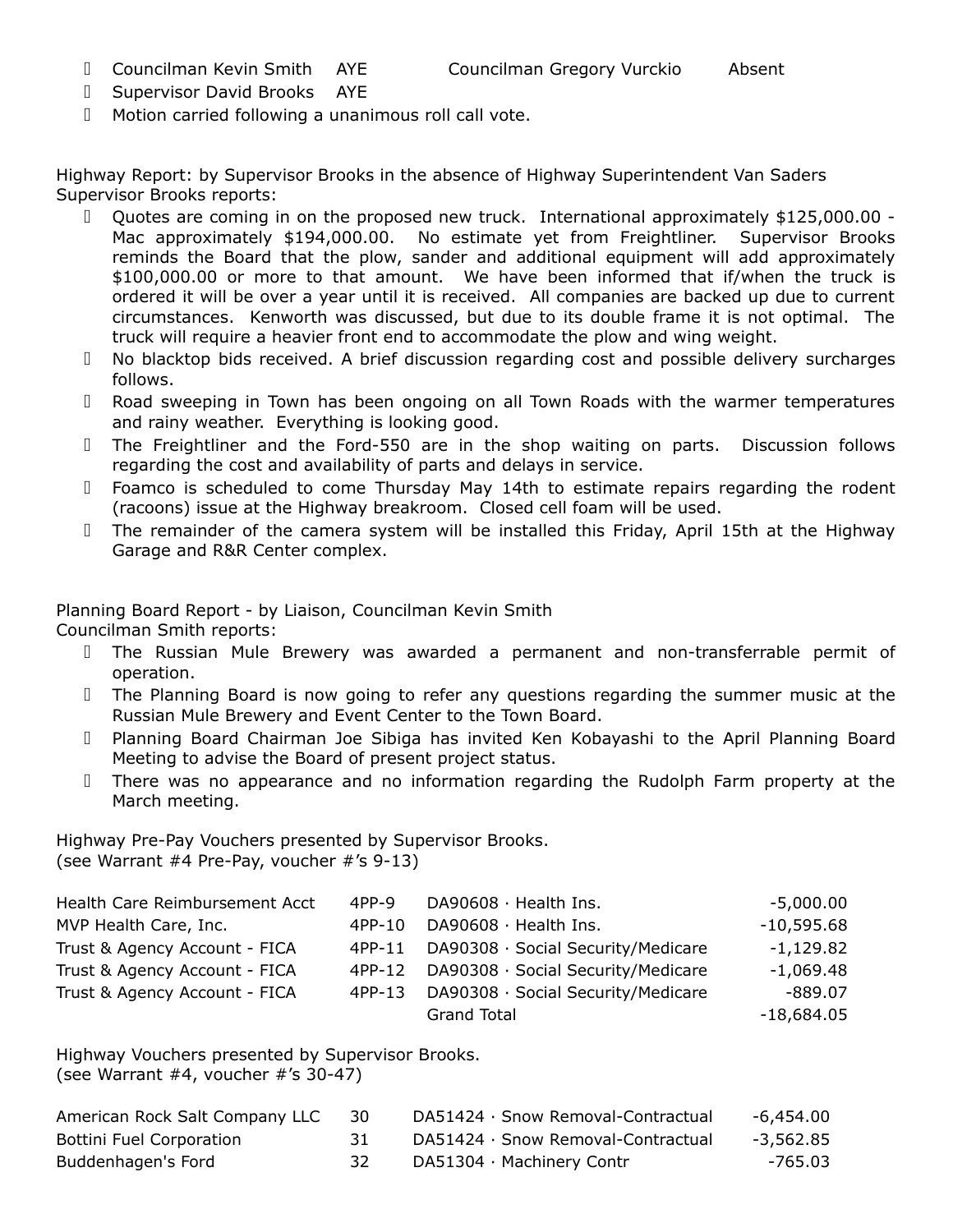| Liberty Trading Post             | 33 | DA51304 · Machinery Contr          | $-43.99$     |
|----------------------------------|----|------------------------------------|--------------|
| Campbell Supply Company          | 34 | DA51304 · Machinery Contr          | $-21.87$     |
| FleetPride                       | 35 | DA51304 · Machinery Contr          | $-181.63$    |
| H.O. Penn Machinery Co.Inc.      | 36 | DA51304 · Machinery Contr          | $-929.10$    |
| Home Depot Credit Services       | 37 | DA51304 · Machinery Contr          | $-308.67$    |
| Johnson's Signs & Tees           | 38 | DA51104 · Maint Of Streets - Contr | $-590.03$    |
| Kimball Midwest                  | 39 | DA51304 · Machinery Contr          | $-122.90$    |
| Liberty Iron Works               | 40 | DA51304 · Machinery Contr          | $-69.00$     |
| Mombaccus Excavating, Inc.       | 41 | DA51424 · Snow Removal-Contractual | $-2,063.92$  |
| North East Parts Group           | 42 | DA51304 · Machinery Contr          | $-272.60$    |
| Prestige Towing & Recovery, Inc. | 43 | DA51304 · Machinery Contr          | $-450.00$    |
| The Rental Center of Monticello  | 44 | DA51304 · Machinery Contr          | $-14.70$     |
| Robert Green Auto & Truck Inc.   | 45 | DA51304 · Machinery Contr          | -454.20      |
| T & T Sales                      | 46 | DA51304 · Machinery Contr          | $-368.67$    |
| T & T Sales                      | 47 | DA51304 · Machinery Contr          | $-164.92$    |
|                                  |    | Total 46 and 47                    | $-533.59$    |
|                                  |    | <b>Grand Total</b>                 | $-16,838.08$ |

General Pre-Pay Vouchers presented by Supervisor Brooks. (see Warrant #4 Pre-Pay, voucher #'s 17-27)

| Cardmember Service            | 4PP-17 | A1670.4 · Central Data Process Contrac. | $-70.46$     |
|-------------------------------|--------|-----------------------------------------|--------------|
| Central Hudson                | 4PP-18 | A8160.4 · Refuse & Garbage-Contrac.     | $-43.78$     |
| Central Hudson                | 4PP-19 | A1620.4 · Buildings-Contractual         | $-369.89$    |
| Central Hudson                |        | A5132.4 · Highway Garage-Contract.      | $-633.14$    |
| Central Hudson-Total 4PP-19   |        |                                         | $-1,003.03$  |
| HealthCare Reimbursement Acct | 4PP-20 | A9060.8 · Health Insurance              | $-5,000.00$  |
| MVP Health Care Inc.          | 4PP-21 | $A9060.8 \cdot$ Health Insurance        | $-9,609.04$  |
| <b>Charter Communications</b> | 4PP-22 | A1620.4 · Buildings-Contractual         | $-182.93$    |
| <b>Charter Communications</b> | 4PP-23 | A5132.4 · Highway Garage-Contract.      | $-141.86$    |
| Trust & Agency Acct. - FICA   | 4PP-24 | A9030.8 · Social Security               | $-321.53$    |
| Trust & Agency Acct. - FICA   | 4PP-25 | A9030.8 · Social Security               | $-725.40$    |
| Trust & Agency Acct. - FICA   | 4PP-26 | $A9030.8 \cdot$ Social Security         | $-268.49$    |
| Trust & Agency Acct. - FICA   | 4PP-27 | $A9030.8 \cdot$ Social Security         | $-268.49$    |
|                               |        | <b>Grand Total</b>                      | $-17,635.01$ |

General Vouchers, presented by Supervisor Brooks. (see Warrant #4, voucher #'s 45-64 )

| Association of Towns      | 45  | A1410.4 · Town Clerk-Contractual          | $-15.00$    |
|---------------------------|-----|-------------------------------------------|-------------|
| Bottini Fuel              | 46  | A1620.4 · Buildings-Contractual           | $-708.43$   |
|                           | 47  | A5132.4 · Highway Garage-Contractual      | $-1,232.47$ |
|                           |     | Total 46 and 47                           | $-1,940.90$ |
| Central Hudson            | 48. | A5182.4 · Street Lighting - Contractual   | $-13.75$    |
| Cindy Mickelson, Reim.    | 49  | A1220.4 · Town Supervisor-Contractual     | $-58.00$    |
| ES11, LLC                 | 50  | A1670.4 · Central Data Processing Contrac | $-145.00$   |
| Jonathan Follender, Reim. | 51  | A9060.8 · Health Insurance                | $-232.00$   |
|                           | 52  | $A9060.8 \cdot$ Health Insurance          | $-318.00$   |
|                           | 53  | A9060.8 · Health Insurance                | $-494.00$   |
|                           |     | Total 51, 52 and 53                       | $-1,044.00$ |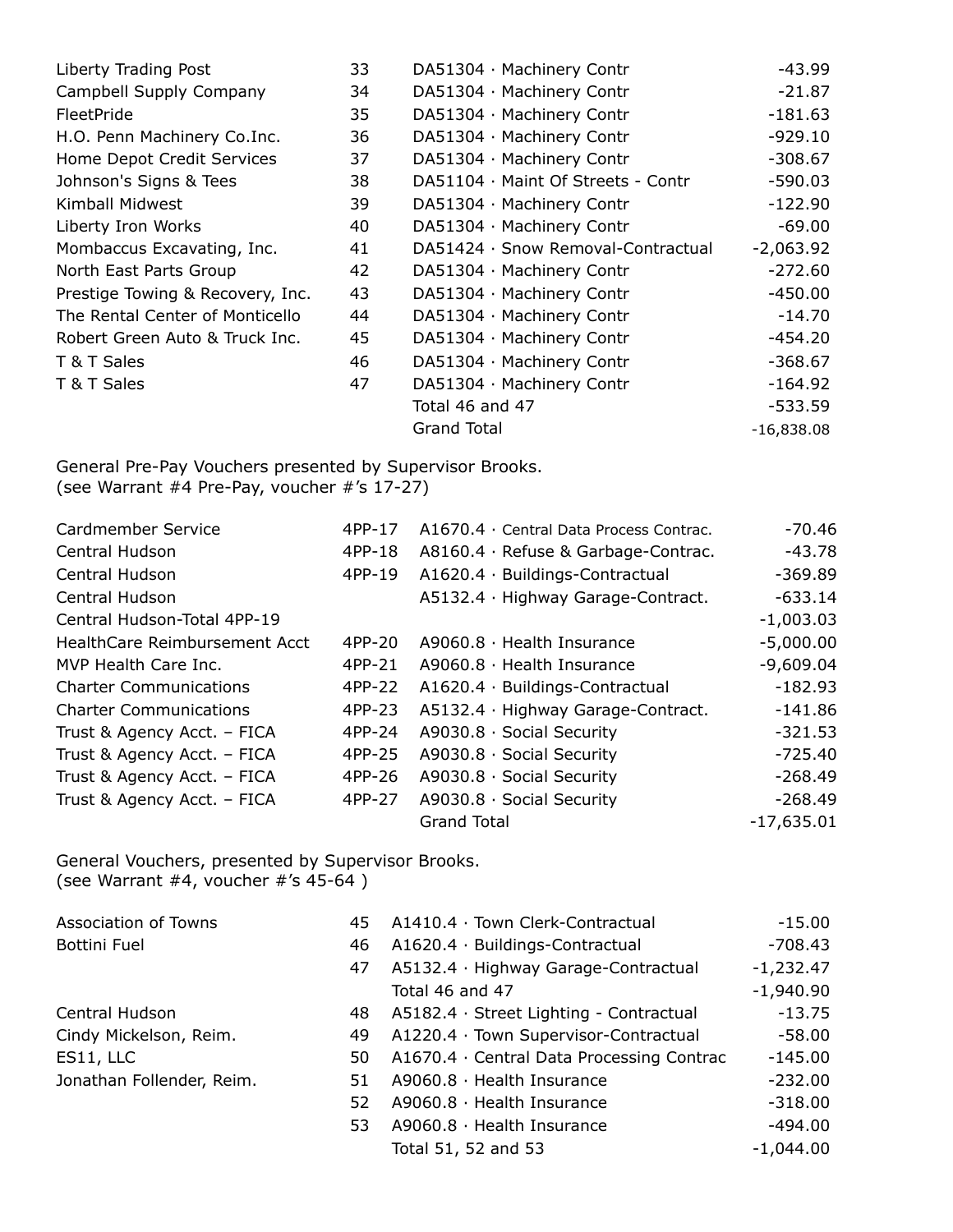| Grahamsville First Aid Squad              | 54  | A4540.4 · Emergency Services-Contractual | $-2,405.75$  |
|-------------------------------------------|-----|------------------------------------------|--------------|
| Ketchum Mfg. Co., Inc.                    | 55  | A1410.4 · Town Clerk-Contractual         | $-147.00$    |
| MVP Select Care Inc.                      | 56  | $A9060.8 \cdot$ Health Insurance         | $-30.00$     |
| Mark Moore                                | 57  | A5132.4 · Highway Garage-Contractual     | $-450.00$    |
| Office of the State Comptroller           | 58  | A690 · Overpayment & Clearing Account    | $-220.00$    |
|                                           | 59  | A690 · Overpayment & Clearing Account    | $-360.00$    |
|                                           |     | Total 58 and 59                          | $-580.00$    |
| <b>QUILL CORP</b>                         | 60. | A1620.4 · Buildings-Contractual          | $-593.95$    |
|                                           | 61  | $A1110.2 \cdot$ Town Justice - Equipment | $-1,654.04$  |
|                                           |     | Total 60 and 61                          | $-2,247.99$  |
| Sullivan Overhead Doors                   | 62  | A5132.4 · Highway Garage-Contractual     | $-2,226.61$  |
| <b>Ulster County Information Services</b> | 63  | A1410.4 · Town Clerk-Contractual         | $-100.00$    |
| <b>UCRRA</b>                              | 64  | A8160.4 · Refuse & Garbage-Contractual   | $-1,920.30$  |
|                                           |     | <b>Grand Total</b>                       | $-13,324.30$ |

Supervisor Brooks inquires if the Councilmen are satisfied with the audit of the vouchers. The Councilmen respond in the affirmative.

#### **Resolution No. 36 of 2022**

**WHEREAS** New York State General Municipal Law Sections 103 and 104-4 permit the pre-audit function of vouchers, as a form of internal controls in the checking of claims and supporting documentation. And

**WHEREAS** the Sections 118 and 119 of New York State Municipal Law also authorize the auditing authority to approve of Said vouchers. And

**WHEREAS** the Office of the New York State Comptroller Division of Local Governments and Accountability: Budgets and Finances also approves of this method.

**NOW THEREFORE BE IT RESOLVED** that the Town of Denning Town Board HEREBY approves of and authorizes payment of the following Warrants:

Highway Fund Pre-Pay Warrant No. 4PP voucher Nos. 9-13. Highway Fund Warrant No. 4 voucher Nos. 37 - 47. General Fund Pre-Pay Warrant No. 4PP voucher Nos. 17- 27. General Fund Warrant No. 4 voucher Nos. 45-64. Capital Fund Sewage Disposal Warrant No. 4 voucher Nos. - None.

**Whereupon**, the Resolution was put to a vote, and recorded as follows: Motion to adopt and approve made by Councilman Mike Dean,  $2^{nd}$  by Councilman Kevin Smith Roll Call Vote: Councilman Mike Dean AYE Councilman Paul Schoonmaker AYE Councilman Kevin Smith AYE Councilman Gregory Vurckio Absent Supervisor David Brooks AYE Motion carried following a unanimous roll call vote.

# **Resolution No. 37 of 2022**

### **OPPOSING THE POTENTIAL BAN ON WOOD BURNING IN NEW YORK AS PROPOSED BY THE CLIMATE ACTION COUNCIL**

**WHEREAS** on July 18, 2019, the Climate Leadership and Community Protection Act (Climate Act) was signed into law in New York State, and is considered among the most ambitious climate laws in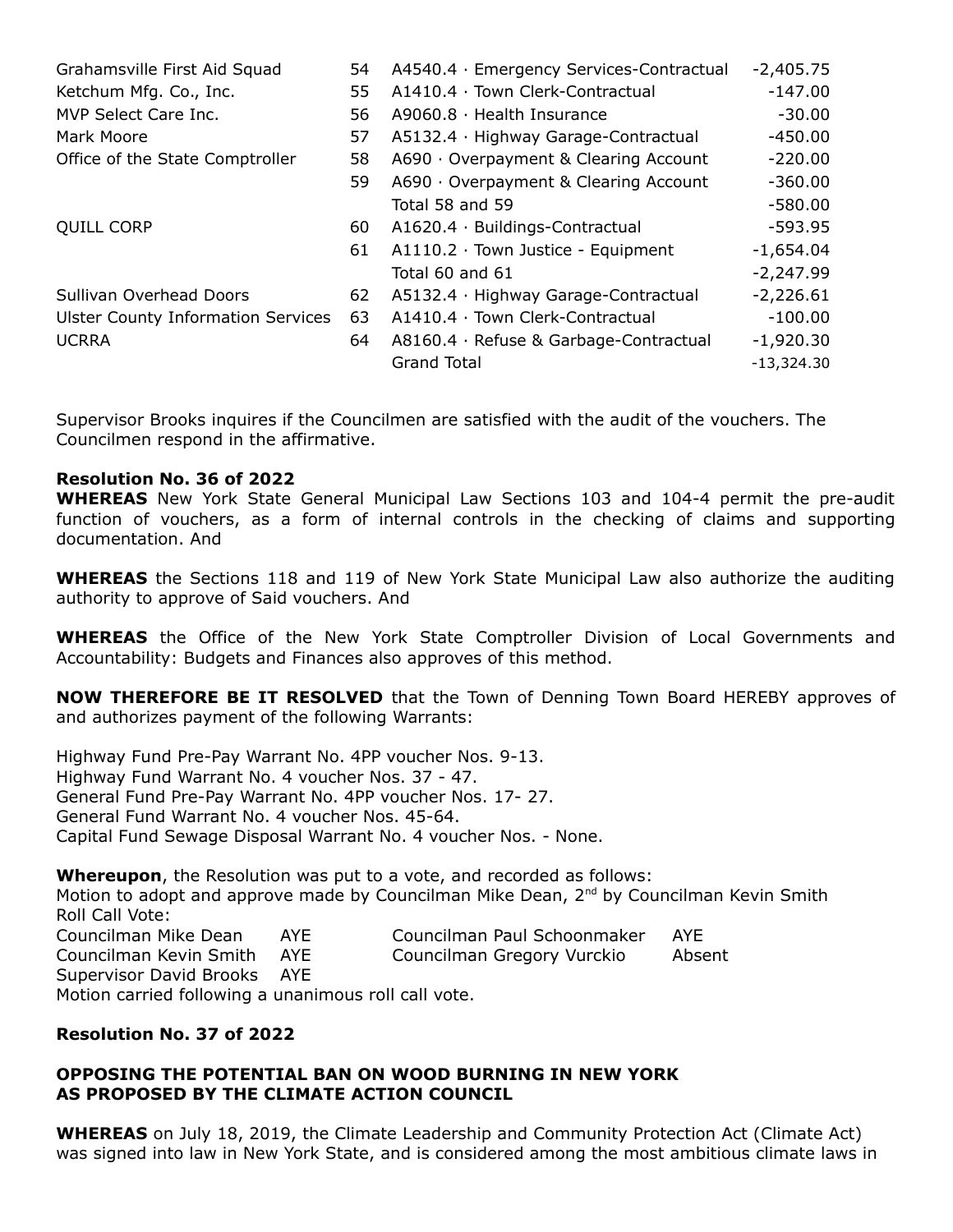the world and requires New York to reduce economy-wide greenhouse gas emissions 40% by 2030 and no less than 85% by 2050 from 1990 levels, and

**WHEREAS** Senate bill S6599 and Assembly Bill A8429, "An act to amend the environmental conservation law, the public service law, the public authorities law, the labor law, and the community risk and resilience act, in relation to establishing the New York State climate leadership and community protection act" was passed by the Senate and Assembly and signed by the Governor, and

**WHEREAS**, The Climate Action Council is researching ways to limit greenhouse gas emissions and achieve the goals of The Climate Act; and in a draft plan, members of the advisory panel to the Climate Action Council describe scenarios where wood consumption decreases within that time frame, and this could mean a potential future ban on wood-burning stoves, and in an additional reduction effort, the possible elimination of natural gas hookups, and

**WHEREAS,** winters in Upstate New York are long and cold, and many people in the Town of Denning and other rural communities rely on wood-burning stoves for heat, and taking away an affordable heating source could be detrimental to many families who depend on burning wood as the sole source of heat in their homes, and

**WHEREAS,** a ban on wood burning would have a major impact on many Town of Denning households who rely on wood burning stoves for cooking, and cost-effective energy for heat and hot water,

**NOW, THEREFORE, BE IT RESOLVED** that the Town of Denning Town Board opposes the potential ban on wood burning in New York State as proposed by the Climate Action Council, and

**BE IT FURTHER RESOLVED** the Climate Actions Council will hold a 120-day public comment period, beginning January 1<sup>st</sup>, 2022, and will hold at least six (6) public hearings across the State, both inperson and virtual, and the Town of Denning Town Board encourages Denning citizens to voice their concerns at

[www.nyserda.seamlessdocs.com/f/DraftScopingComments](http://www.nyserda.seamlessdocs.com/f/DraftScopingComments)

or email scopingplan@nyserda.ny.gov

or by mail to: Draft Scoping Plan Comments, NYSERDA, 17 Columbia Circle, Albany, New York 12203-6399, and

**BE IT FURTHER RESOLVED** that certified copies of this Resolution be forwarded to New York State Climate Action Council Co-Chairs, DEC Commissioner Basil Seggos and NYSERDA President and CEO Doreen M. Harris; Governor Kathy Hochul, Senator Michael Martucci, Senator Michelle Hinchey, and Assemblyman Brian Miller.

**Whereupon**, the Resolution was put to a vote, and recorded as follows:

Motion to adopt and approve made by Councilman Paul Schoonmaker, 2<sup>nd</sup> by Councilman Mike Dean Roll Call Vote:

Councilman Mike Dean AYE Councilman Paul Schoonmaker AYE Councilman Kevin Smith AYE Councilman Gregory Vurckio Absent Supervisor David Brooks AYE Motion carried following a unanimous roll call vote.

## **Resolution No. 38 of 2022**

**WHEREAS** New York State Law §113 authorizes the Town Board by resolution to transfer surplus monies, contingent appropriations and unexpended fund balances.

And **WHEREAS** the Town of Denning is in need of a budgetary transfer for the 2022 Budget.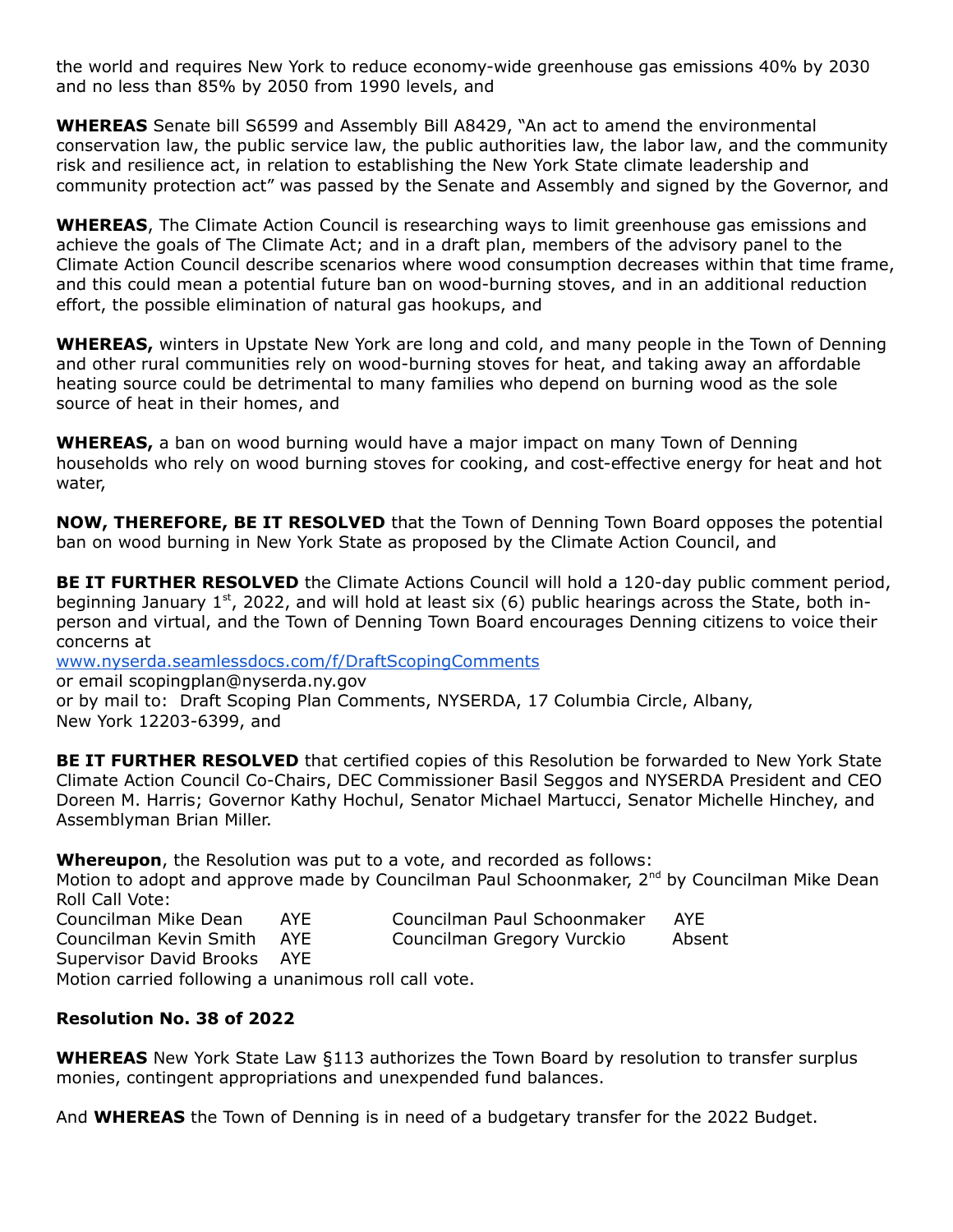**NOW, THEREFORE, BE IT RESOLVED** that the Town of Denning Town Board authorizes the Supervisor to do the following transfers in the General Fund, to decrease A1460.4 Records Management Contractual Expense in the amount of \$3,500.00, and to increase A1670.4 Central Data Processing Contractual Expense in the amount of \$3,500.00.

**Whereupon**, the Resolution was put to a vote, and recorded as follows: Motion to adopt and approve made by Councilman Mike Dean, 2<sup>nd</sup> by Councilman Kevin Smith. Roll Call Vote:

Councilman Mike Dean AYE Councilman Paul Schoonmaker AYE Councilman Kevin Smith AYE Councilman Gregory Vurckio Absent Supervisor David Brooks AYE Motion carried following a unanimous roll call vote.

# **Resolution No. 39 of 2022 – Acceptance of bids**

The Resolution was Tabled by Supervisor David Brooks until Town Clerk Nancy Parrow and Highway Superintendent Van Saders process the submitted bids for presentation to the Board at the May 1oth Town Board meeting.

Supervisor Comments:

- ⮚ Supervisor Brooks informs the Board that Blue Hole in Sundown is status quo at this time. The installed delinear posts made it through the winter in good shape, and the same rules and regulations apply this coming season regarding permits being required by all visitors. Supervisor Brooks states that Bill Rudge has retired and Jeff Rider has taken his place; also that Rob Morse is retiring on the 28th of this month. Supervisor Brooks also states that The DEC is in the process of making regulation changes regarding the swimming hole area by the old 4-H property in Claryville and the Sullivan County Sheriff will be towing cars when necessary. The DEC is utilizing the rules and regulations developed by the Town of Denning and the DEC for the Peekamoose Blue Hole to be implemented at this site.
- ⮚ Supervisor Brooks reports that a meeting has been scheduled on the Sundown Stream Project for April 18th at the Town Hall. When the 60% plan was completed it was never received or reviewed by the DEP, so when the 90% plans were completed, the DEP had 96 review points that had to be addressed. However due to changes in personnel, Supervisor Brooks feels that this project will not be started until next year. He is hopeful however that the Peekamoose Road will be shored up this summer.
- ⮚ Supervisor Brooks reports that at the recent CWC Annual Meeting there was no DEP Commissioner or Deputy Commissioner present. He believes that this is the first time in 25 years that this has occurred. This was a troubling fact noted by many attendees.
- ⮚ Supervisor Brooks informs the Board that the DEP is set to cut the amount of sewage being accepted at the DEP septic plants in half. The EPA is very upset, and this is not good news in light of the Town's pump-out for the Claryville Septic District scheduled for May.
- ⮚ Denning resident Jenny Lee has advised Supervisor Brooks that she was appointed to a committee with Ulster County Comptroller, March Gallagher, to push to finish the Broadband build-outs in the underserved communities in Ulster County including Denning.

Supervisor Brooks calls for Councilmen Comments:

- ⮚ Councilman Vurckio is Absent.
- ⮚ Councilman Paul Schoonmaker has no Court report. The next Court date is April 20th.
- ⮚ Councilman Mike Dean advises the Board that he was contacted by Craig Dobbs with a complaint about too much salt being used on the local roads. It is killing trees and ruining his truck and tractor. Councilman Dean advised Mr. Dobbs to write a letter. Supervisor Brooks and Superintendent Van Saders had a discussion with Mr. Dobbs regarding the fact that the safety of our roads is of prime importance and Denning utilizes winter safety measures by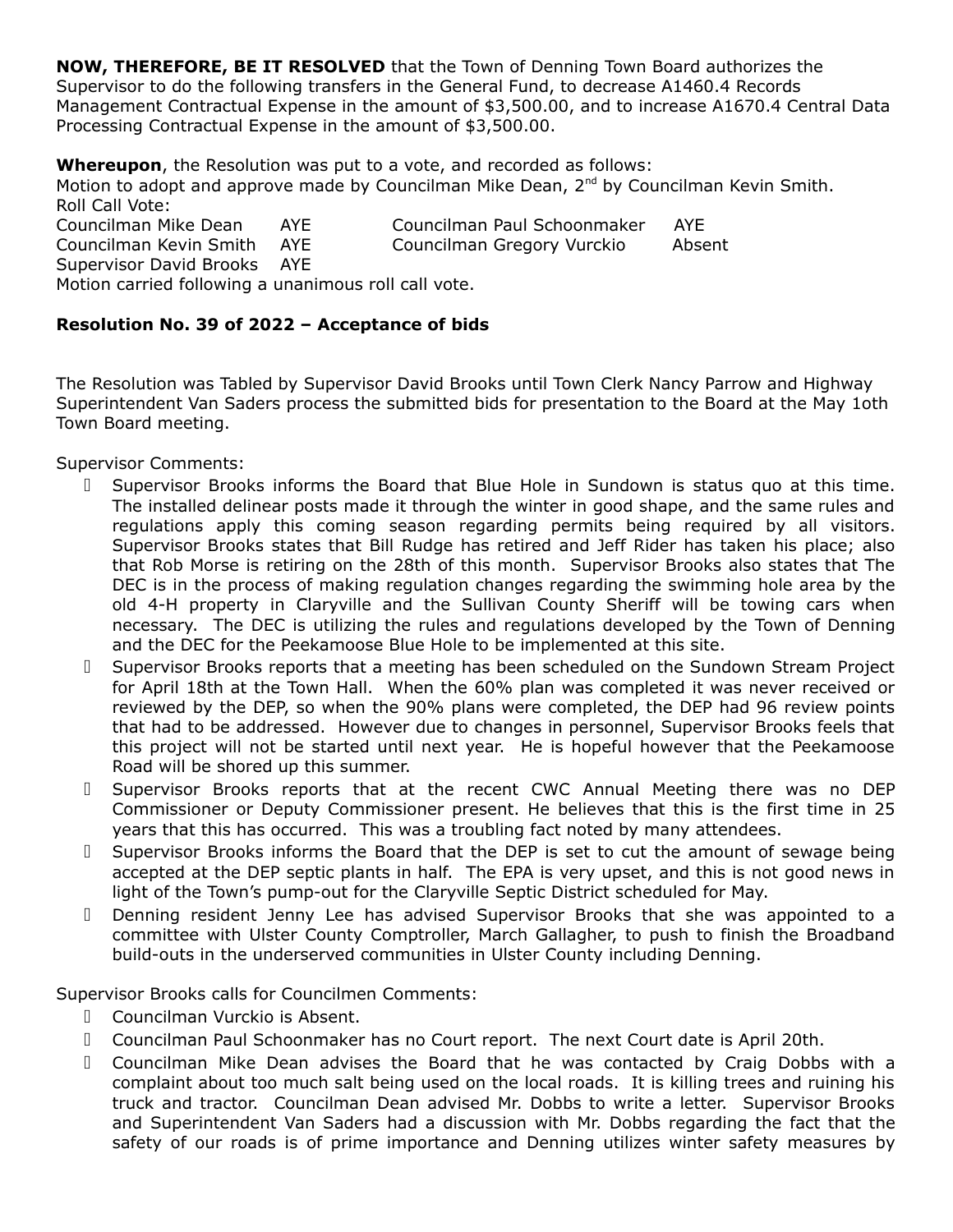"shooting" road temperatures during snow and/or ice situations and plows and puts sand and salt down when and where necessary - as does the County and the State.

- ⮚ Councilman Dean also reported that on April 2nd the State Parking Lot at the Firetower Trailhead on Denning Road was full and there were 5 cars parked along the roadway. Rocks at the edges of the road in that area make parking hazardous. Discussion followed as that particular parking area cannot be increased in size. There was also an issue recently on the Dinch Road access where the Highway Department was working as a car was trying to descend the hill. The travelers were advised not to try it as the road was very soft and they probably wouldn't make it back out. Further discussion followed regarding the widely advertised DEC Firetower Challenge.
- ⮚ Councilman Dean also asked about Shared Services with Ulster County or another Town regarding tar patch sealing of blacktop roads. There are many cracks noted due to recent winter weather. Supervisor Brooks notes that he wants to ask about the Ulster County vacuum truck to clean the stormwater maintenance tanks at the Highway Garage at this time while the water is flowing. Councilman Dean will discuss these matters with Highway Superintendent Van Saders.
- ⮚ Councilman Kevin Smith reports that the Planning Board again discussed the summer music at the Russian Mule. The Planning Board has referred the matter to the Town Board as they are concerned and hope to head off any problems. Supervisor Brooks will reach out to the owner to discuss.

Supervisor Brooks call for Public Comment:

- Kim Noble is present to discuss the summer music with the Russian Mule. She states she is representing about 8 residents who cannot be present at the mid-week evening Town Board meeting. They are aware that this area of Denning is mixed residential and business. In August of 2018 these residents requested that amplified entertainment be kept inside with doors and windows closed to control the noise issue. COVID happened in 2020 through 2021 and any gatherings needed to be outdoors when possible so the noise complaints were suspended. Ms. Noble states the residents are now reiterating their request that music and entertainment be kept inside so the surrounding residents have peaceful and quiet enjoyment of their properties. Supervisor Brooks asks if any residents have contacted the owners directly regarding the matter. Discussion follows.
- ⮚ Travis Coddington is also present to discuss summer music at the Russian Mule. Discussion continues regarding acceptable decibel levels, hours of operation, and the fact that the Valley does naturally amplify sound – unfortunately. It is noted that music events usually end around 8 pm, and special events are usually wrapped up by 10 pm. Supervisor Brooks again states that he will reach out to the owner to discuss the matter.
- ⮚ Travis Coddington requests information regarding sales tax in Ulster County benefitting the Town of Denning. Supervisor Brooks assures him that Denning receives a percentage of all sales tax on purchases made in Ulster County, even online purchases.
- ⮚ Travis Coddington also presents a complaint regarding the overnight lighting at the County Highway building in Sundown. Supervisor Brooks states that the lighting issue is a Planning Board matter and Mr. Coddington, as a Denning Planning Board member, can contact Ulster County and register a complaint regarding the lighting issue.

Supervisor Brooks calls for any further comments or discussion. There is none.

Motion to adjourn at 7:20 pm by Councilman Mike Dean, 2<sup>nd</sup> by Councilman Paul Schoonmaker, All in favor. Motion carried.

Respectfully Submitted by Nancy Parrow, Town Clerk, April 12, 2022.